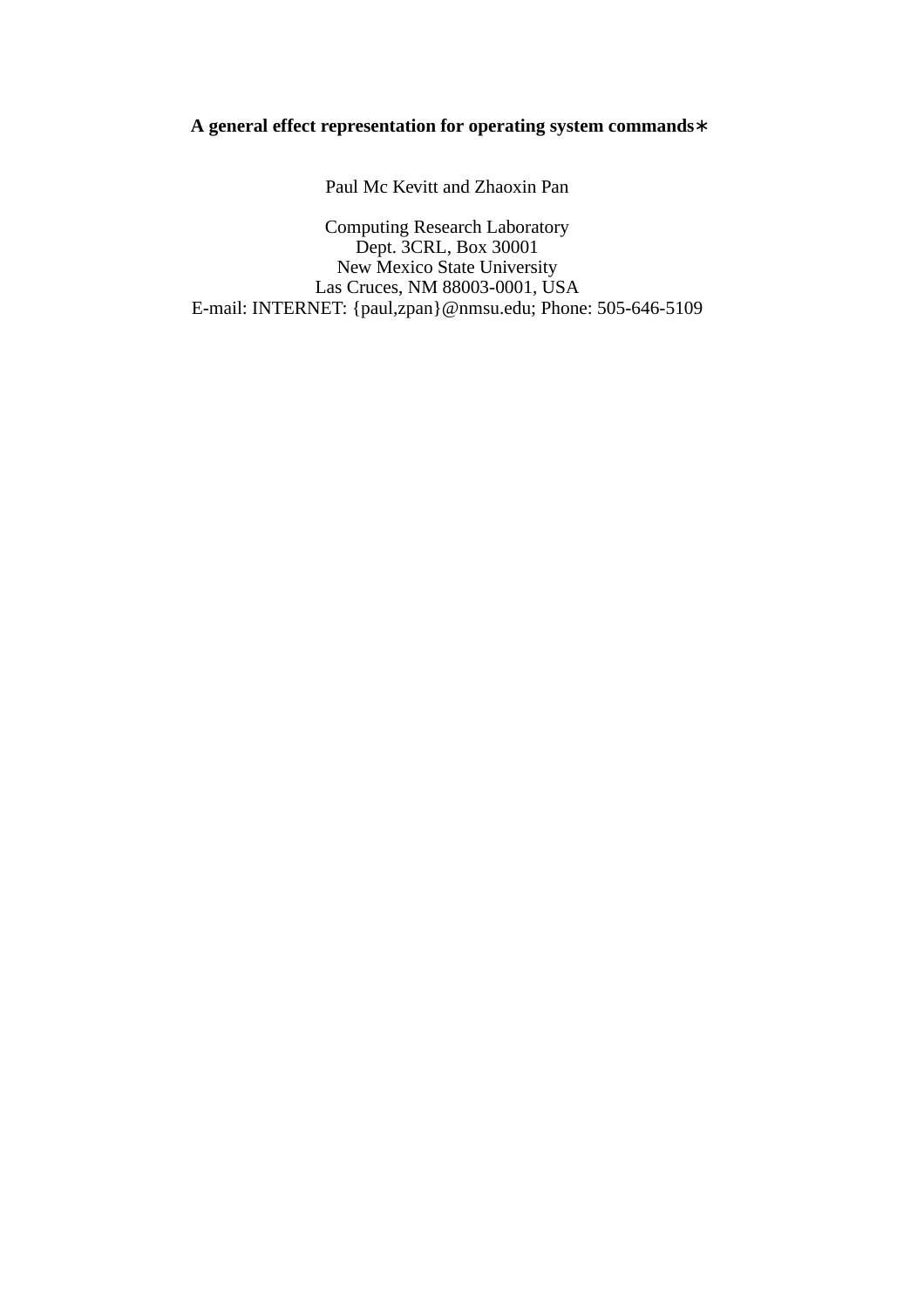## **0. Abstract**

OSCON (Operating System CONsultant) is a computer program which answers, in English, English queries about computer operating systems. The program answers queries in less than 2.5 seconds. The program accepts input in the form of typed English queries and answers queries queries on over 40 commands. OSCON is intended to be a consultant for various types of users who may ask vague and detailed queries. OSCON is programmed in Quintus Prolog. Unique to this operating system consultant is the fact that it answers queries on more than one operating system. This is enabled by the general effect representation used for describing the effects of commands. The representation contains information about the effect name, objects of the effect, and the location where the effect will apply. The representation is used for describing commands from the UNIX† and MS-DOS† operating systems.

### **1. Introduction**

This paper describes the representation of operating system commands used in the OSCON (Operating System CONsultant) program (OSCON[1.2]). OSCON is a natural language interface which answers English queries about computer Operating Systems (see Mc Kevitt 1986; Mc Kevitt 1988; Mc Kevitt & Wilks 1987; Guthrie, Mc Kevitt & Wilks 1989). OSCON allows the user to enter English queries and then answers them in English. The program is written in Quintus Prolog and the maximum time taken to answer a query is 2.5 seconds. OSCON runs on a Sun-3/ME-4 computer and answers on over 40 commands from the UNIX and MS-DOS Operating Systems. There are four basic types of queries that users tend to ask and the system handles all of these. OSCON will also answer queries about options on UNIX commands and complex queries about command compositions. The system is intended to be used by varying types of users with different levels of expertise. The architecture of OSCON is modular so that it can be easily updated and mapped over to new domains.

One of the characteristics of Operating Systems is that they all incorporate basic operations like displaying, removing and transferring data. There are a number of commands which are primitive to different Operating Systems. For example, the command ''copy'' in MS-DOS basically performs the same function as ''cp'' in UNIX. The function is to copy files from one location to another.

<sup>∗</sup> **This research is currently funded by U S** *WEST* **Advanced Technologies, Denver, Colorado, under their Sponsored Research Program.**

<sup>†</sup> UNIX is a trademark of AT&T Bell Laboratories.

<sup>†</sup> MS-DOS is a trademark of Microsoft Corporation.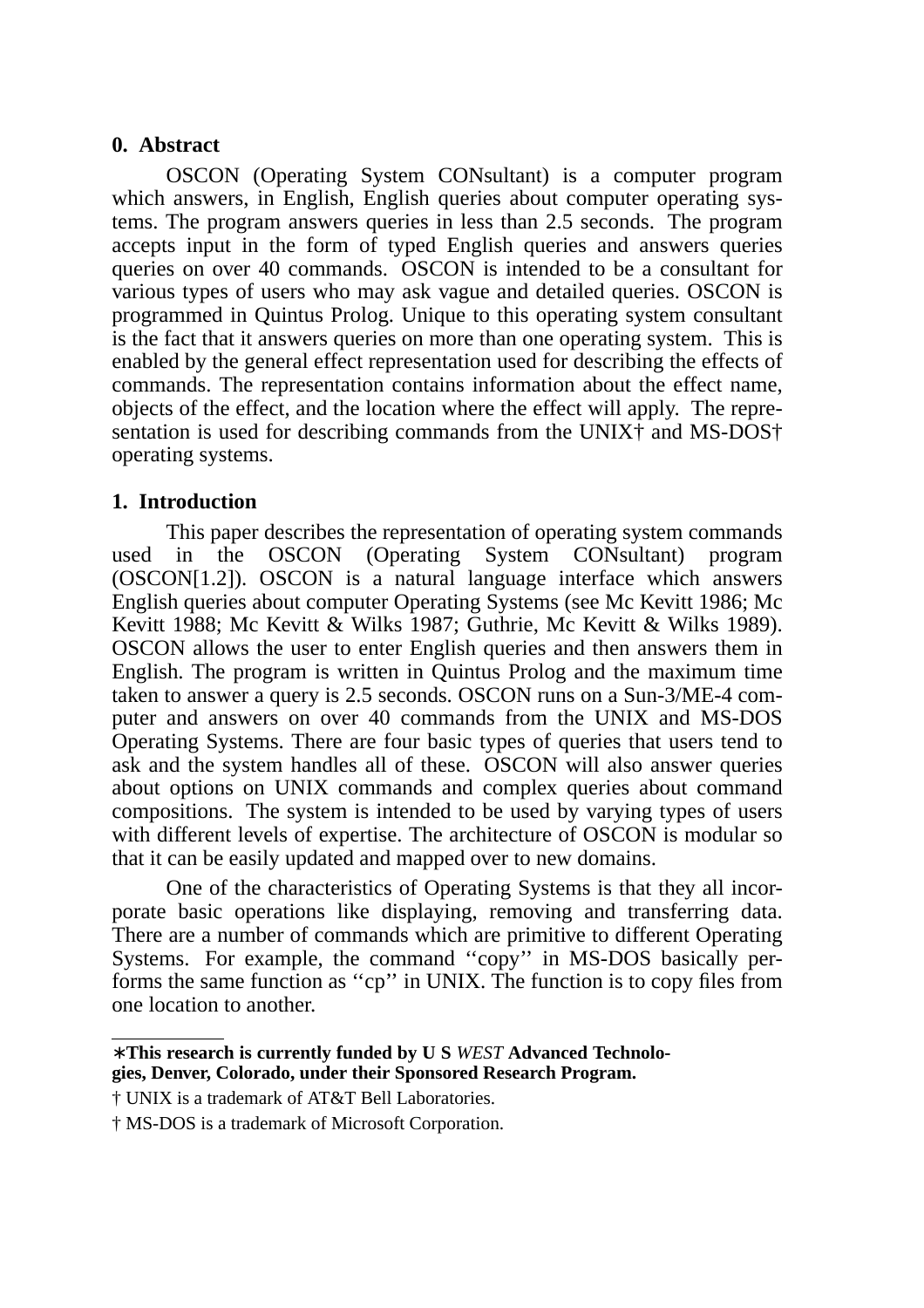The representation of information about commands in OSCON consists of (a) Effects or Postconditions, (b) Preconditions, (c) Command Syntax, and (d) Command Names. For different Operating Systems one would expect different Preconditions, Syntax and Command Names. However, the description of the Effect of a command should basically remain the same. This happens because of the similarity of function for command primitives from different systems.

### **2. Knowledge representation in OSCON**

One of the problems in building natural language interfaces is to organise the knowledge of the domain in some form which will be effective. There are two types of knowledge stored in OSCON: (1) knowledge about Operating Systems, and (2) knowledge about language.

Detailed knowledge about Operating Systems is contained in a module of OSCON called DataCon. This type of knowledge includes, command effects, command preconditions, command syntax and the names of commands. Also, stored here is (1) knowledge about options for commands, (2) English text description of Operating System concepts like ''files'' and ''directories'', and (3) knowledge about plans or possible command combinations. Knowledge is stored here for the the UNIX and MS-DOS Operating Systems.

Also, OSCON has stored knowledge about language which includes words used to refer to command actions. For example, a user may use the words "remove", "delete" and "get rid of", and so on to ask a query about deleting files and directories. These words must be stored under the general category of remove. Also, there are many ways in which people ask queries about actions. A user asking about copying a file will probably specify the file which must be copied. A user asking about displaying will most likely specify the location of display. This type of knowledge is called ''understanding knowledge'' and is stored within a module of OSCON called KnowCon.

#### **3. Knowledge for solving (DataCon)**

The knowledge for solving in OSCON consists of files of data that describe detailed information about Operating Systems. There are four types of knowledge stored here: (1) Basic command representation, (2) Option representation, (3) Concept representation, and (4) Plan representation. We shall discuss the first type of representation here. The others are described in Guthrie, Mc Kevitt & Wilks (1989).

For both UNIX and MS-DOS commands there are basically four types of information stored. These are (1) Effects or postconditions, (2) Preconditions, (3) Syntax, and (4) Command Names. In this paper we are mainly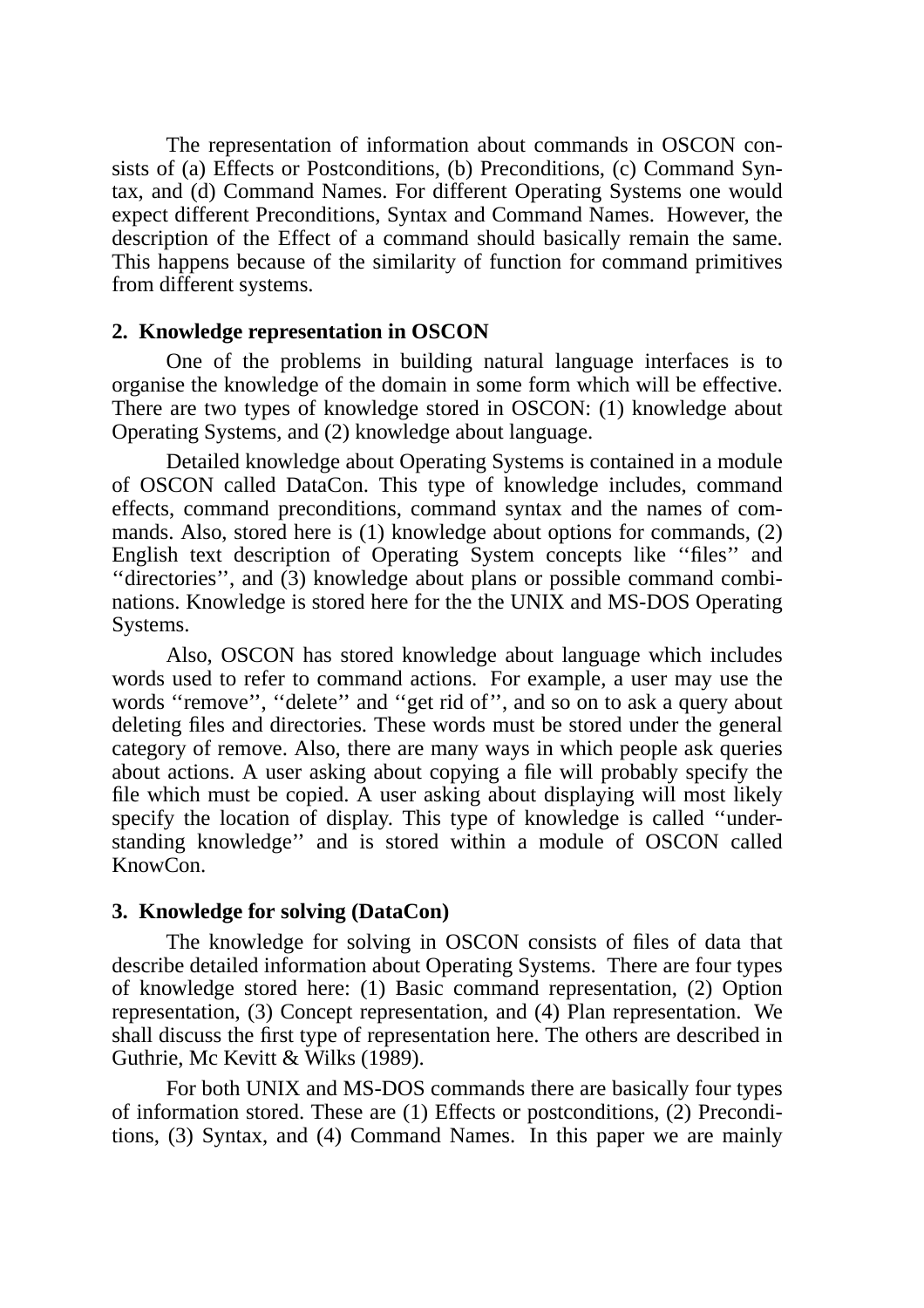concerned with the Effects or postconditions of commands.

### **3.1. Effects**

Effects, or postconditions, are definitions of the outcome of commands. The effect is defined by a predicate which has a name and three arguments. The predicate name is the action and the arguments are (1) object, (2) object modifier, and (3) location. It turns out that this representation is useful for both the UNIX and MS-DOS operating system. This happens because in all operating systems there is a basic set of actions and objects that they act upon. Shown below are Prolog predicates for the effects of some UNIX commands. Rule [1] shows the effect for the command ''more''. The object for "more" is "file" and and its modifier "contents". The location of output of more is the ''screen''. One case of the ''cat'' command [2] has the same effect as "more". The other effect case of "cat" [3] is defined as concatenate and describes the concatenation of files. The command ''ls'' will either display directory contents [4], or file information [5] on the screen. The displaying information command ''users'' will display usernames on the screen. Rule [7] describes the ''gemacs'' command which creates files, and rule [8] the ''rm'' command which deletes them.

- **[1] unixeffect(more, display(file, contents, screen)).**
- **[2] unixeffect(cat, display(file, contents, screen)).**
- **[3] unixeffect(cat, concat(file1, file2, file3)).**
- **[4] unixeffect(ls, display(directory, contents, screen)).**
- **[5] unixeffect(ls, display(file, info, screen)).**
- **[6] unixeffect(users, display(usernames, @, screen)).**
- **[7] unixeffect(gemacs, create(file, @, loc)).**
- **[8] unixeffect(rm, remove(directory, @, loc)).**

We show below the Effect similarities for some commands from UNIX and MS-DOS. Effect representations are predicates with two arguments. The predicate name depicts the relevant Operating System. The first predicate argument is the Command Name and the second argument the Effect of the command. Each Command Effect consists of a predicate with three arguments: (1) Object, (2) Object Modifier, and (3) Object Location. There are three sets of commands below. These represent examples of (1) displaying, (2) copying, and (3) removing commands respectively.

The first Command Effect specification below [1] describes the effect for displaying files. More specifically, the effect specification describes the displaying of files on the screen. Note that the effect specification is the same for both the UNIX and MS-DOS Operating Systems. The difference is in the command names. The second Command Effect specification describes the effect for copying files. Both files and directories can be copied and there are Effect specifications for each case here. In UNIX the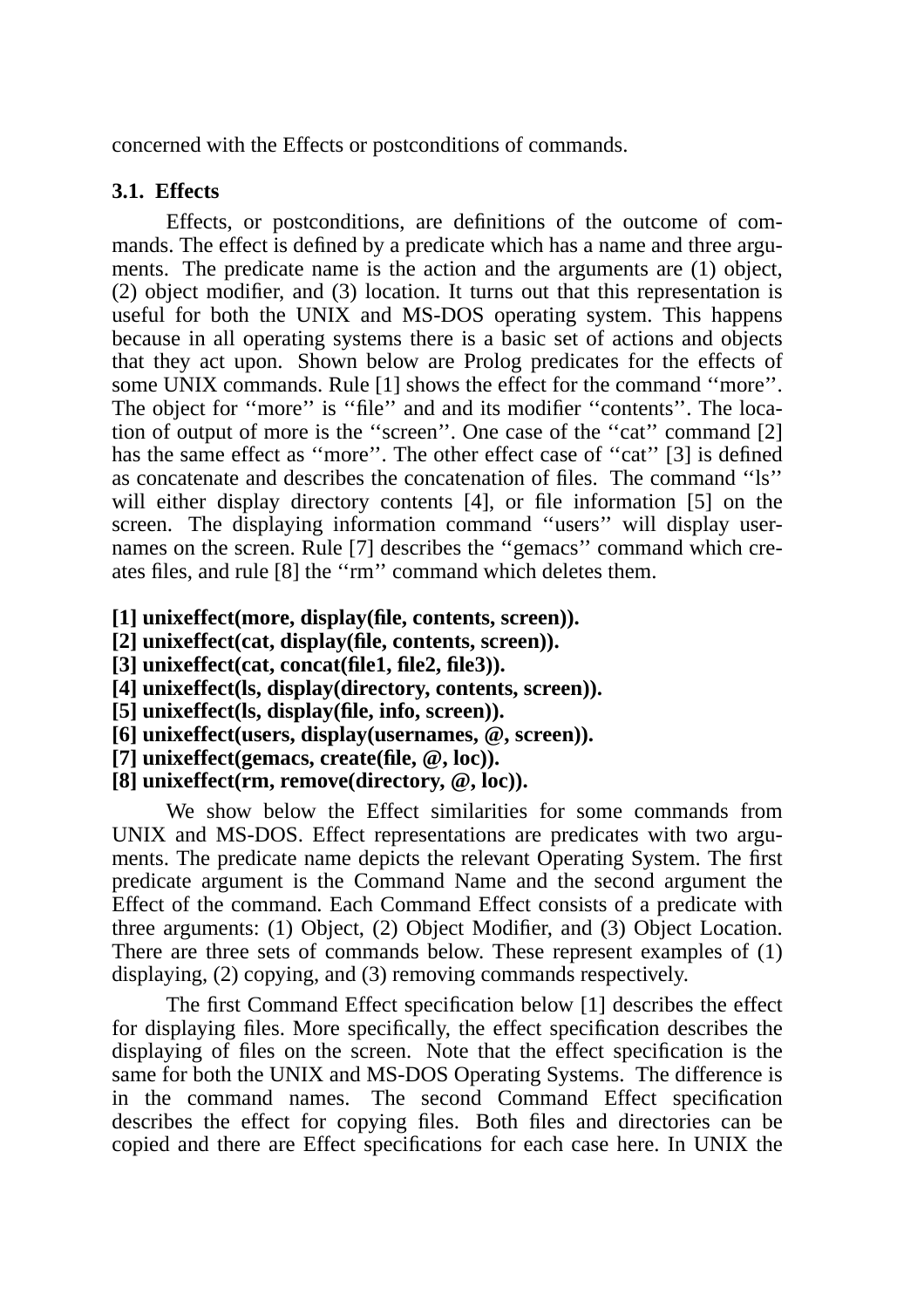command is ''cp'' while in MS-DOS it is ''copy''. The third [3] Command Effect representation represents the removal of files in Operating Systems. The Effect representation for remove declares that a file can be removed from some location. The command in UNIX is ''rm'' while in MS-DOS it is  $"del"$ .

# **[1] unixeffect(more,display(file,contents,screen)). doseffect(type,display(file,contents,screen)).**

**[2] unixeffect(cp,copy(file,x,loc1)). unixeffect(cp,copy(directory,x,loc1)). doseffect(copy,copy(file,x,loc1)). doseffect(copy,copy(directory,x,loc1)).**

## **[3] unixeffect(rm,remove(file,x,loc0)). doseffect(del,remove(file,x,loc0)).**

Therefore, it is possible to define generic Effect definitions for Operating Systems and use these definitions for different command names in different Operating Systems. We hope to add in more information about other Operating Systems such as VAX VMS† to further demonstrate the generality of OSCON.

# **3.2. Preconditions**

Preconditions are lists of objects which are necessary for a command to be executed. Here are some examples of preconditions for commands from UNIX. Rules [1] and [2] show that "more" and "cat" have the precondition ''file''. The command ''mkdir'' has the precondition ''directory'' and "cp" has no precondition.

**[1] precon(more, [file]). [2] precon(cat, [file]). [3] precon(mkdir, [directory]).**

# **[4] precon(cp, []).**

Of course the preconditions for MS-DOS commands have different command names. Shown below are the equivalent MS-DOS commands.

**[1] dosprecon(type, [file]). [2] dosprecon(type, [file]). [3] dosprecon(md, [directory]). [4] dosprecon(copy, []).**

† VAX VMS is a Trademark of the Digital Equipment Corporation.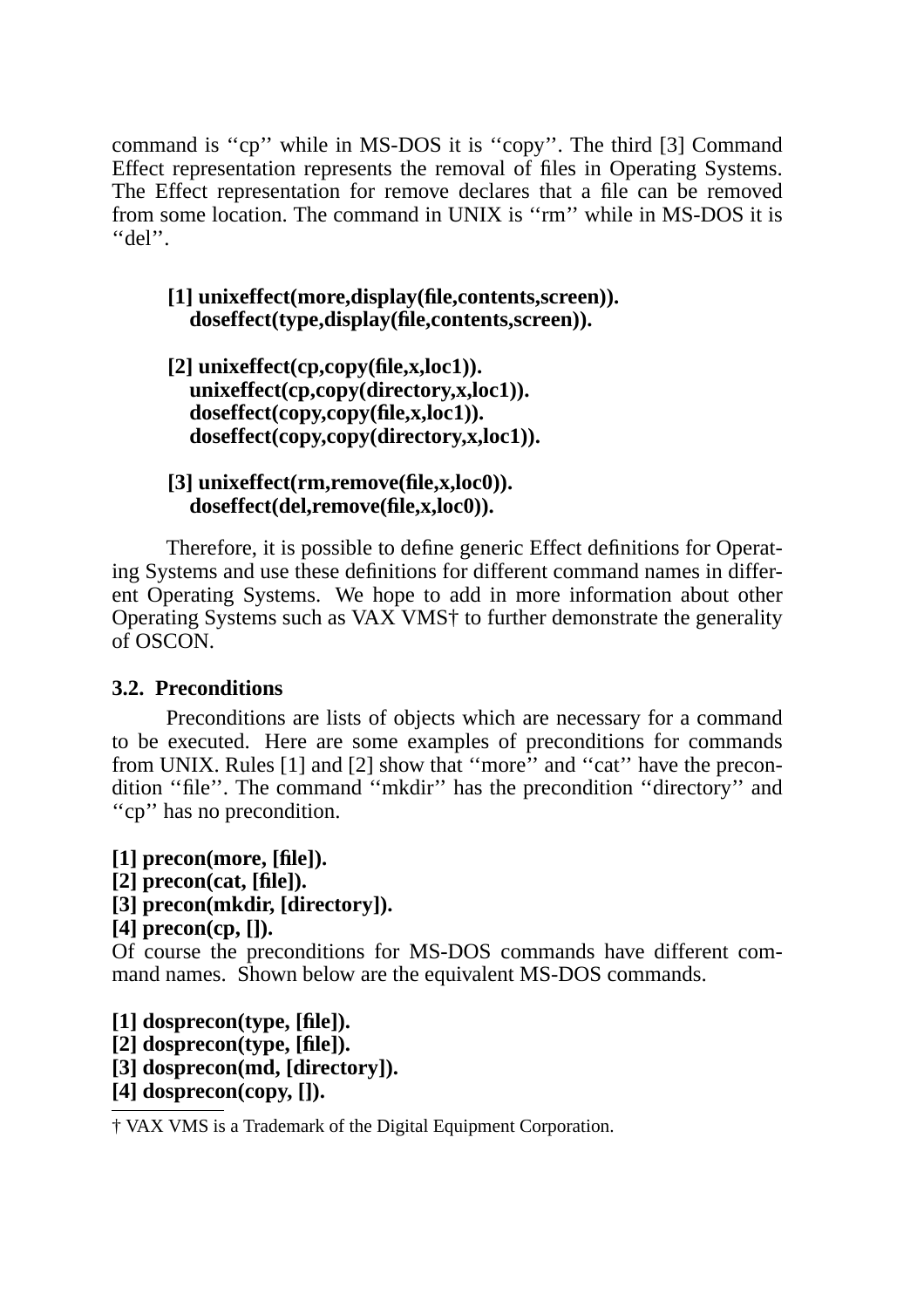## **3.3. Syntax**

The syntax of commands is defined as a structure which contains the name of the command and then its syntactic definition of use. Shown below are some examples of the syntax for UNIX commands. The syntax rules are three place lists containing (1) Command name, (2) Optionname (filled in from context), and (3) Syntax description.

**[1] unixsyn(more, Optionname, "[more <filename>]").**

**[2] unixsyn(cat, Optionname, "[cat <filename>]").**

**[3] unixsyn(lpr, Optionname, "[lpr <filename>]").**

**[4] unixsyn(ls, "[ls <filename>]").**

**[5] unixsyn(ls, -l, "[ls -l <directoryname>]".**

The equivalent syntax for commands from MS-DOS are shown below.

**[1] dossyn(more, X, [more, X, "< <filename>"]).**

**[2] dossyn(type, X, [type, X, "<filename>"]).**

 $\overline{[3]}$  dossyn(type, X,  $\overline{[type, X]}$ , "<filename> > prn"]).

**[4] dossyn(dir, X, [dir, X, "<filename>"]).**

**[5] dossyn(dir, X, [dir, X, "<directoryname>"]).**

# **4. The architecture of OSCON**

The architecture of the OSCON system is defined as six distinct modules. There are two arguments for modularising any system: (1) It is much easier to update the system at any point, and (2) it is easier to map the system over to another domain. The six modules in OSCON are as follows: (1) ParseCon: natural language syntactic grammar parser which detects querytype, (2) MeanCon: a natural language semantic grammar which determines query meaning, (3) KnowCon: a knowledge representation for understanding, (4) DataCon: a knowledge representation for solving, (5) SolveCon: a solver for resolving query representations against knowledge base representations, and (6) GenCon: a natural language generator for generating answers in English.

**ParseCon** consists of a set of predicates which read natural language input and determine the type of query being asked by the user. For each type of query there are tests for characteristic ways of asking that query.

**MeanCon** consists of predicates which check queries for important information. There are predicates which check for mentioned (1) command names (e.g. ''ls'', ''more''), (2) command-effect specifications (e.g ''see a file''), and (3) concepts (e.g. ''file'', ''directory''). In case (2) there are specific types of information searched for: (1) **verb** specifying action (e.g. ''see'', ''remove''), (2) **object** of action (e.g. ''file''), (3) **modifier** of object (e.g. "contents"), and (4) **location** of object (e.g. "screen"). MeanCon also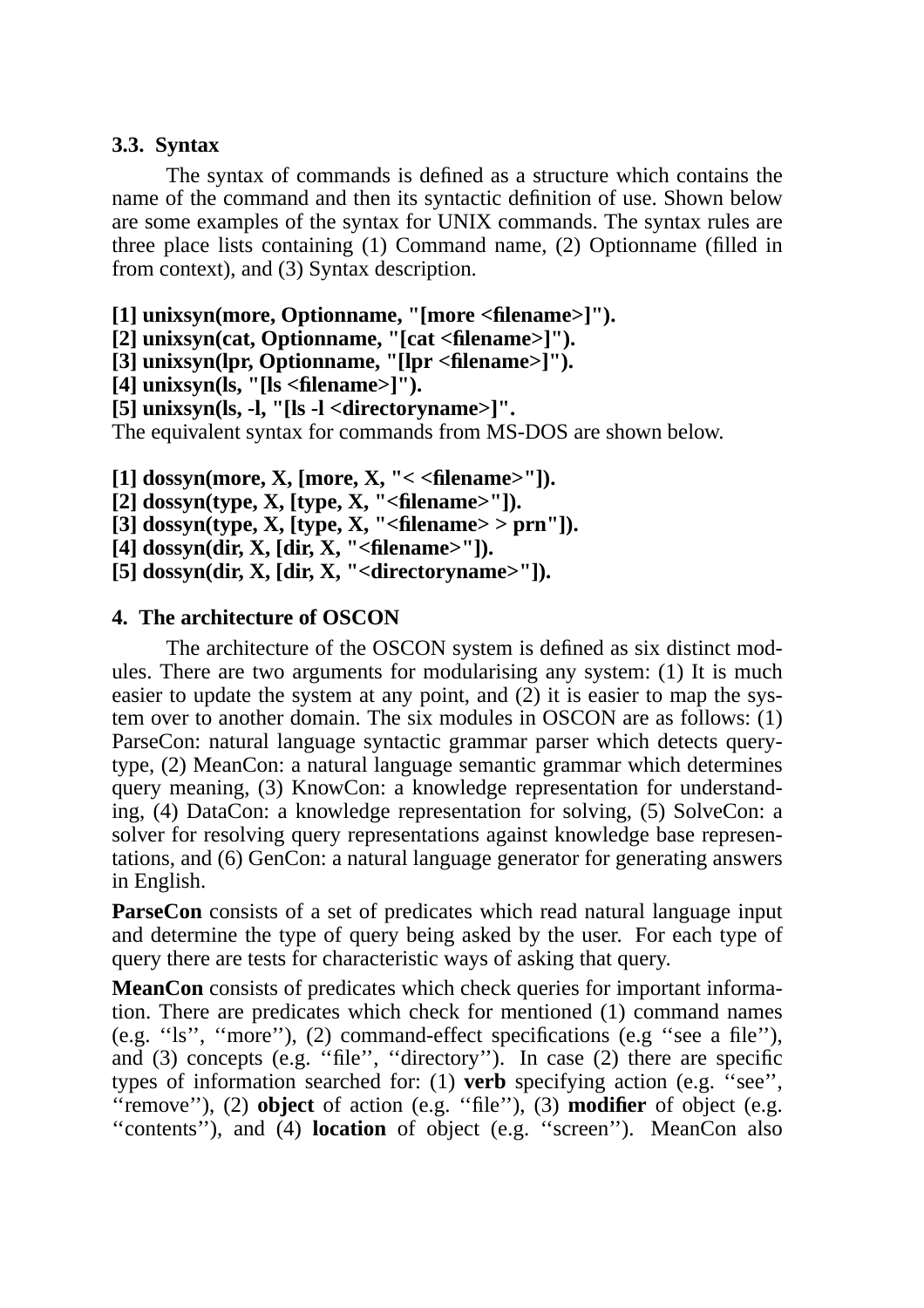checks for option verbs (e.g ''number'') and option verb objects (e.g. ''lines''). MeanCon contains a dictionary of English words that define categories such as ''person'', ''modifier'', ''article'', ''quantifier'' and ''prepositions''.

**KnowCon** consists of a set of data files to represent the knowledge about the domain language used for understanding English queries. Files contain information about verbs which categorise types of command or action. Examples of categories of action are: (1) creating, (2) screenlisting, (3) printerlisting, (4) sending, (5) transferring, and (6) removing. KnowCon also contains grammar rules for Operating System objects like ''date'', ''file'' and ''directory''. The grammar rules encode characteristic ways in which people talk about the objects in English.

**DataCon** consists of a set of data files defining detailed information about Operating System commands. This information is stored for the UNIX and MS-DOS Operating Systems. The data for UNIX is split among seven files: (1) command effects, (2) command preconditions, (3) command syntax, (4) command names, (5) command precondition options, (6) command effect options, and (7) command name options. The first four files contain basic data about commands while the last three contain data for options. For MS-DOS, data is contained in just four files which are similar to the first four here.

**SolveCon** is a solver which constructs and matches representations of user queries (called Formal Queries) against DataCon and produces an instantiated Formal Query which serves as an answer for the query. SolveCon is the driver of the OSCON program because it contains the information for mapping English sentences into instantiated answers. It contains a set of complex rules which call other OSCON modules to determine (1) query type, and (2) the instantiated Formal Query for that query.

**GenCon** is the natural language generator for OSCON and maps instantiated information from SolveCon into English answers. Here, there are algorithms for printing out (1) effects, (2) preconditions, and (3) syntax of commands. Also, there are predicates for printing out examples of the use of commands and command compositions. The type of query asked by the user determines the information mapped to the user.

# **5. Query coverage of OSCON**

The problem with building effective natural language interfaces is that there are many ways of asking English queries. The system must attempt to capture all the different possibilities. One way to do this is to capture the basic types of queries that people ask. This gives the system the power of answering a large number of queries when it caters for each type.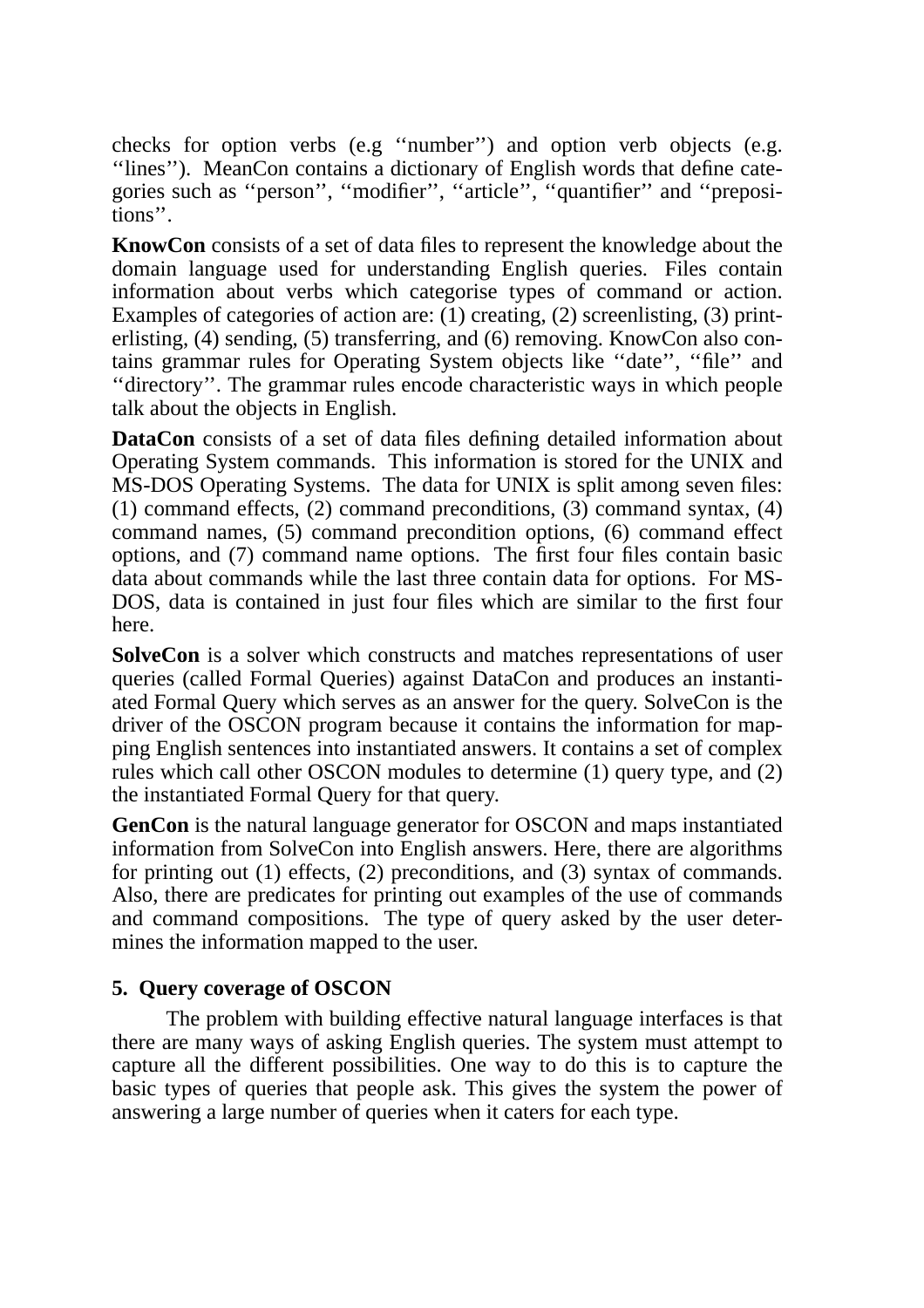There are four basic types of query that people ask about Operating Systems. These are: (1) request-for-attribute of mentioned command (e.g. ''What does rm do?''), (2) request-for-explanation(command) (e.g. ''What is more?"), (3) request-for-command for mentioned effect (e.g. "How do I see my file on the printer?''), and (4) request-for-explanation(concept) (e.g. ''What is a file?''). There are three cases of type (1): (1) request-forattribute(effect) (e.g. ''What does rm do?''), (2) request-for-attribute(syntax) (e.g. ''What is the syntax of cp?''), and (3) request-for-attribute(precondition) (e.g. ''What is needed for rm?''). Each of these basic query types can also be asked in terms of options. Examples are, ''What option of 'ls' shows the number of bytes in my files?" (request-for-option  $+$  mentioned command), "What does ls -l do?" (request-for-effect + option), "How do I rename a file without having reported errors?'' (request-for-command + option), ''What are the options on ls?'' (request-for-options of command), ''What does the -i option normally do?'' (request-for-explanation(concept)). Users can also ask queries involving command compositions. An example is, ''How do I list my files and print them on the printer?'' This query involves a query about listing files (request-for-command) and then printing them on the printer (request-for-command).

The OSCON program currently answers (1) the four basic query types, (2) queries about options, and (3) command composition queries for both the UNIX and MS-DOS Operating Systems. The fact that queries are of a given type aids in understanding and generating answers to them. For example, queries of type (1) above will always include a command name. Therefore, the parser for OSCON could check for command names and if it found them, then discover that the query was of type (1). Also, the generator would generate an answer, in a particular format, depending on the type of query. Rules of thumb such as these also speed up the time it takes OSCON to answer queries. Although one can add such rules of thumb into the interface it does not reflect a short-cut to natural language parsing. For example, there is no such short cut to understanding the query, ''How do I print a file on the Imagen with no page burst?'' Understanding queries is a combination of both (1) filtering the query type, and then (2) understanding the query. Examples of queries answered by OSCON[1.2] are shown in Appendix A. These examples are listed by query type.

### **6. The solving algorithm**

The Solver basically searches queries for three types of information: (1) Command Names, (2) English Descriptions of command effects, and (3) Concepts. The search process in conducted in the following order.

[1] SolveCon checks to see if a command name is mentioned in the query. Then, (a) SolveCon checks if an option (e.g. -l) is mentioned. If (a) fails then (b) SolveCon checks if the query is request-for-option. This check is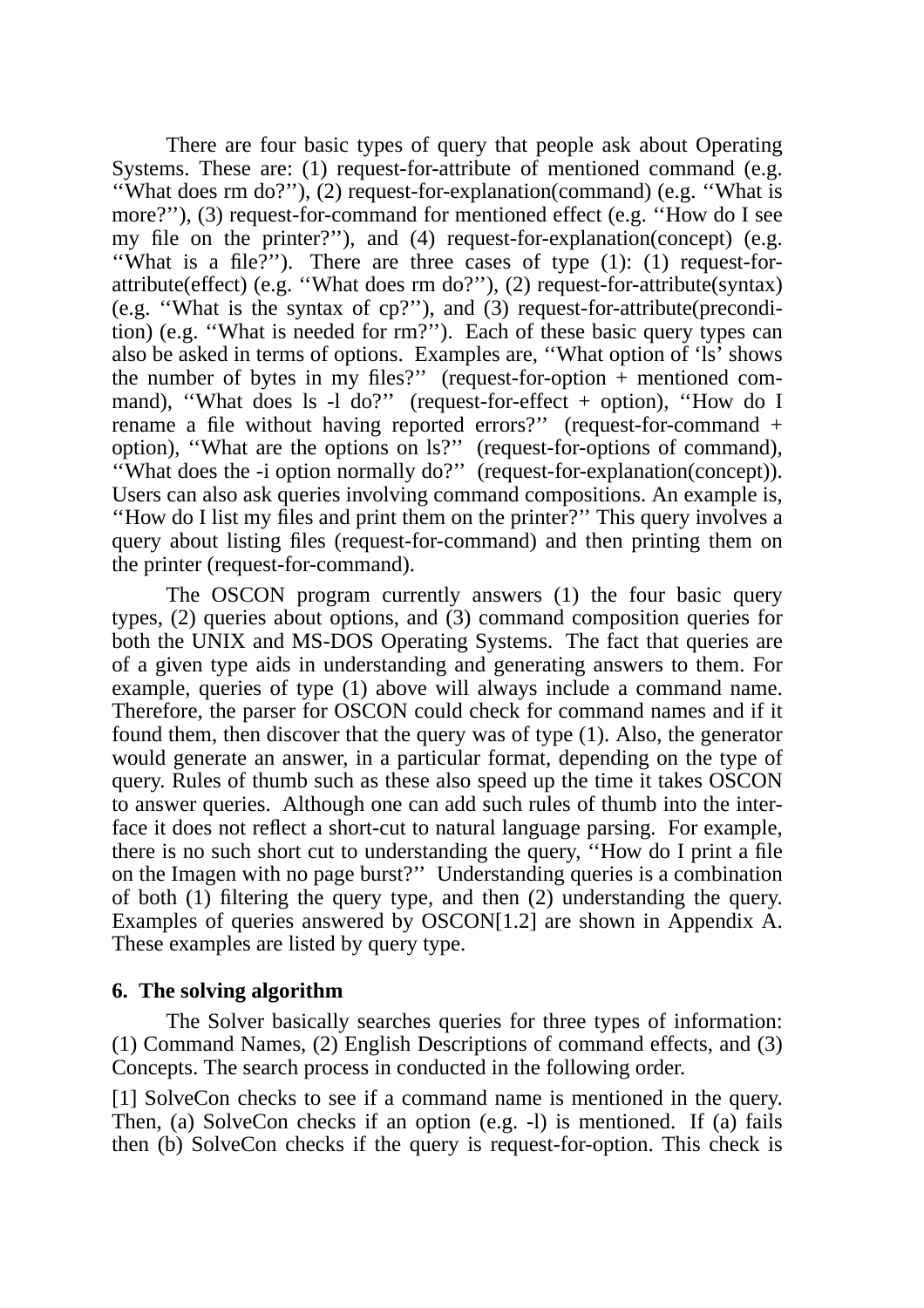done by having ParseCon check the syntax of the query, having MeanCon check for an English Description of an option effect. If either (a) or (b) are satisfied SolveCon will retrieve from the database Option Preconditions, Option Effect, Option Syntax, and Option Name.

If (a) and (b) have both failed then (c) SolveCon checks if the query is a request-for-attribute(precondition), request-for-attribute(effect) or requestfor-attribute(syntax) query. Here, SolveCon checks the syntax again using ParseCon. If (c) fails, then (d) SolveCon checks the query for request-forexplanation(command) query. ParseCon is involved here too. If either (c) or (d) are satisfied SolveCon will retrieve Command Preconditions, Command Effect, Command Syntax, and Command Name from the database. If (d) fails then SolveCon moves on to step [2].

[2] SolveCon checks the query semantics. In this case the user must have asked an English query with no command names. (i) SolveCon has ParseCon check the syntax of the query. (ii) Then, SolveCon calls MeanCon to check for a Primary Verb, Verb Object, Modifier, and Location. SolveCon will retrieve Command Preconditions, Command Effect, Command Syntax, and Command Name from the database. Next, (iii) SolveCon has MeanCon check for a Secondary Verb (option action), and Secondary Verb Object. SolveCon will retrieve from the database Option Preconditions, Option Effect, and Option Syntax. If step [2] fails then SolveCon goes on to step [3].

[3] SolveCon checks the query semantics. In this case the user must have asked an English query involving no command names. Also, the query must be about command combinations, or pipes, otherwise step [2] would have passed. SolveCon checks for the existence of a command combination in the user query. SolveCon has MeanCon check for the existence of a sentence connector like ''and''. If this occurs then is it possible that the query involves command combination. SolveCon then calls the SolveCon algorithm again for (1) the piece of the query before the connector, and (2) the piece of the query after the connector. The data returned from (1) and (2) is integrated. If [3] fails then SolveCon tries step [4].

[4] SolveCon checks query syntax through ParseCon. Then MeanCon searches for concepts mentioned in the query. Examples of such concepts are "ada" and "protection".

### **6.1. Structures returned**

The step of SolveCon which succeeds will return an instantiated Formal Query to the generator. In step [1], if cases (a) or (b) succeed, an instantiated Formal Query will be returned containing the following: (1) Option Preconditions, (2) Option Effect, (3) Option Syntax, (4) Option Name, and (5) Query Type. In step [1], if cases (c) or (d) succeed, the instantiated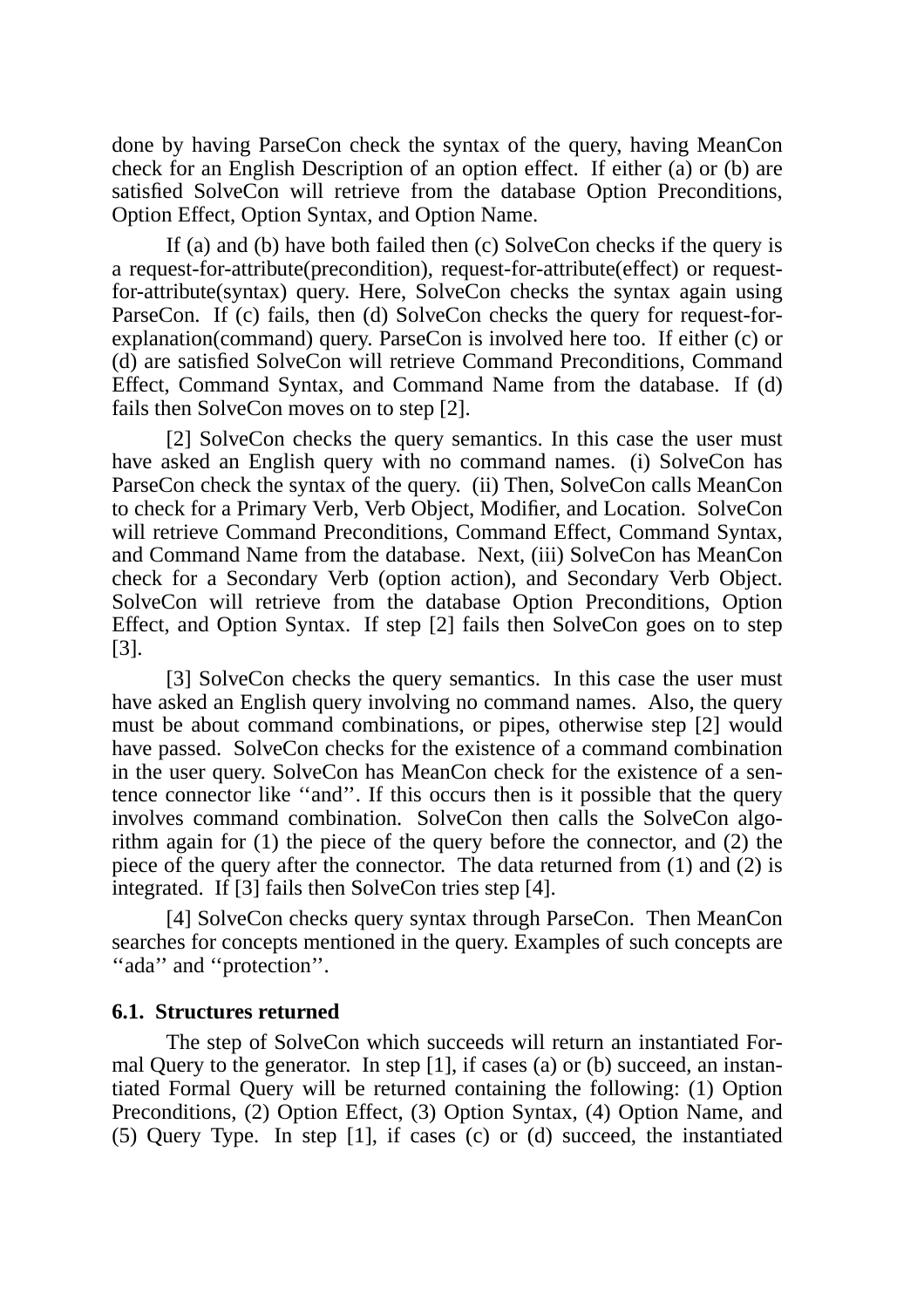Formal Query contains: (1) Command Preconditions, (2) Command Effect, (3) Command Syntax, (4) Command Name, and (5) Query Type.

In step [2] the Formal Query returned will contain slots for: (1) Command Preconditions, (2) Command Effect, (3) Command Syntax, (4) Option Preconditions, (5) Option Effect, (6) Option Syntax, and (7) Query Type. The complete structure will be instantiated when step [2] involves options. However, only parts  $(1),(2),(3)$ , and  $(7)$  are instantiated when there is no mention of options.

With step [3] a list containing two instantiated Formal Queries is returned. Each formal query will contain: (1) Command Preconditions, (2) Command Effect, (3) Command Syntax, (4) Command Name, and (5) Query Type.

In step [4] a Formal Query with three pieces of information is returned. The structure contains (1) the Concept Name, (2) Concept Description, and (3) Query Type.

## **7. Natural language generation (GenCon)**

The final phase of the OSCON program is to map an instantiated formal representation into an English answer. There are two types of answer which may be returned to the user: (1) Stored English sentences describing some concept which are contained in the DataCon knowledge base, and (2) English sentences mapped out from instantiated Formal Queries.

The natural language generator for the OSCON system is used to map instantiated formal queries into English answers. The generator has five primary components:

[1] **psyntax:** gives the syntax for a command

[2] **peffect:** gives the effect of some command

[3] **pexample:** gives an example on the use

of some command

[4] **ppre:** gives the preconditions for some command

[5] **ppipe:** gives the commands involved in some

piping example and an example of the piping

For each of the major query types various configurations of printing components are used. There are three types of request-for-attribute query: (1) request-for-attribute(precondition), (2) request-for-attribute(effect), and (3) request-for-attribute(syntax). In these cases the components [1], [2], [3] and [4] are combined in order. Printing out the syntax for some command is trivial. The syntax is already stored in the DataCon knowledge base. This is just returned to the user. Printing out preconditions is quite trivial too as all GenCon has to do is to print those preconditions retrieved from the DataCon precondition information.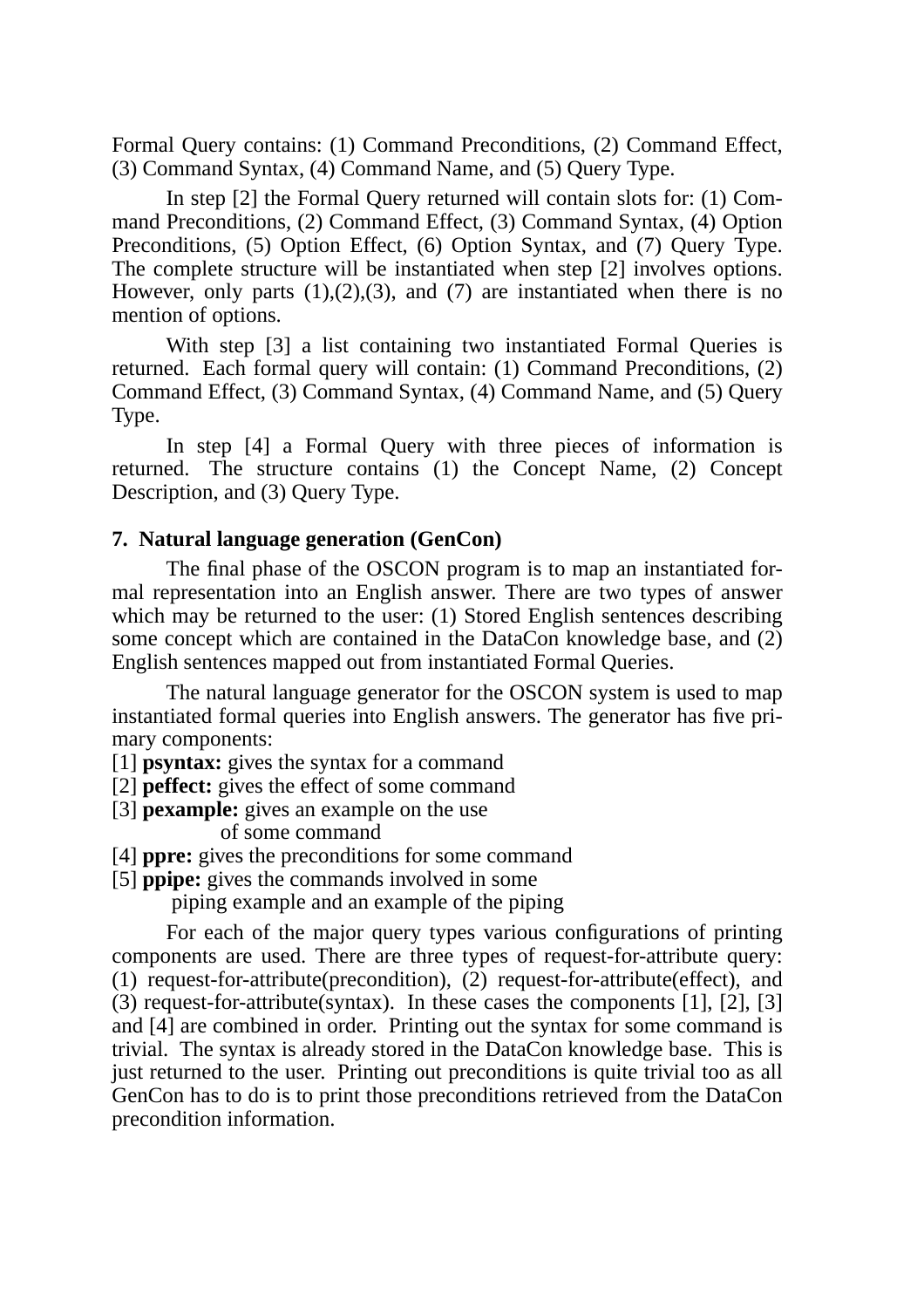Generation for request-for-attribute(effect) queries is more complex. GenCon will print command effects by (1) checking to see if the output should be in plan/pipe form, and if it is, then generating the answer in plan/pipe form; (2) generating the (a) Command Syntax, (b) Effect and (c) Preconditions for the command. The Effect is generated from the instantiated Formal Query produced by SolveCon which contains action, object, object modifier and object location. The latter information is generated in sentence form. Some interleaving information such as the output of prepositions between object modifier and location are handled too.

For request-for-command queries the latter algorithm is used. For request-for-explanation(command) components [1], [2], [3] and [4] are used. For request-for-explanation(concept), the answer is output from a stored piece of text. Often users ask queries about commands as concepts. The generation of these is simple as the definitions of such concepts are just stored as English descriptions in the first place. Therefore, all GenCon has to do is to map the stored sentences into English answers. We have written a simple algorithm which maps the English text into pretty format on the screen.

### **8. An example**

In this section we show an example of how the query "How do I see my files with numbered lines?'' is understood and answered by OSCON. First, SolveCon attempts to find out the type of query being asked. Initially, SolveCon tries step [1] to match the query as one mentioning a command and there is no match. Then step [2] is tried and a match occurs. The query is a semantic one. ParseCon is called forth and a syntactic match is found. ''How do I'' matches the syntactic form [how, do, i] for what-command queries.

Next, SolveCon calls MeanCon which analyzes the meaning of the sentence. (i) Findverb checks for a verb and gets ''see''. From KnowCon, ''display'' is marked as the action. Then, (ii) findobj checks ''How do I'' and ''my files with numbered lines'' for objects. ''Files'' is matched as an object. Data from the query (i.e. **display(file,contents,\*)**) is matched against the DataCon database Effects and a match is found with **display(file,contents,screen)**. This effect match from the query data to DataCon will allow SolveCon to retrieve (1) Command Preconditions ([file]), (2) Command Effect (display(file,contents,screen)), (3) Command Syntax (cat -n  $\leq$  filename>), and (4) Command Name (cat).

Next, the query is checked for existence of a secondary action. The findverb predicate retrieves ''numbered'' as a secondary action and its object is retrieved as ''lines''. This representation is matched against the option database and number(lines) from the query matches number(lines) in the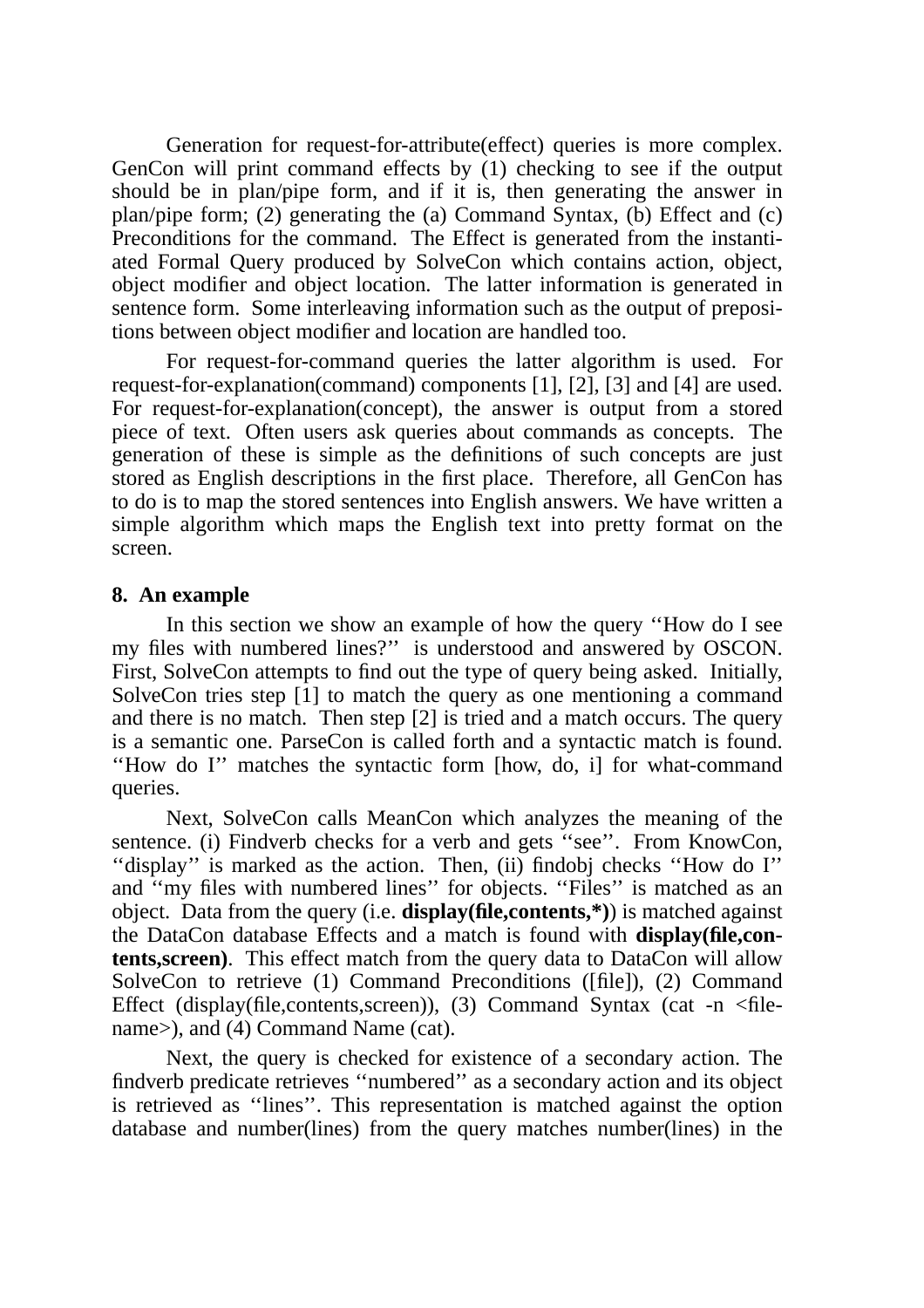Option Effect definition in the database. The DataCon database is referenced and (1) Option Preconditions, (2) Option Effect, and (3) Option Name are returned. The data retrieved is integrated to form an instantiated Formal Query which is passed to the generator. The representation for this query is as shown below.

| cquery(display(file,contents,screen), | % Command Effect |
|---------------------------------------|------------------|
| "with numbered lines",                | % Option Effect  |
| $[cat -n \leq filename>]$ ,           | $\%$ Syntax      |
| $[file]$ ,                            | % Preconditions  |
| cat),                                 | % Command Name   |
| $\mathbf{-n}$ ).                      | % Option Name    |

The GenCon generator takes the Formal Query and maps it into an English answer. (i) psyntax will print out "cat -n <filename>", (ii) peffect will display "will display file contents on the screen.", and (iii) poperfect will display "with numbered lines." Therefore, the complete answer generated for this query is:

### **'cat -n <filename>' will display file contents on the screen with numbered lines.**

## **9. Current state of the implementation**

OSCON can answer queries in 2.5 seconds when the Sun computer is at low load. OSCON answers four major types of query (1) request-forattribute of mentioned command, (2) request-for-explanation(command), (3) request-for-command for mentioned effect, and (4) request-for-explanation(concept). There are three cases of type (1): (1) request-forattribute(precondition) (2) request-for-attribute(effect), and (3) request-forattribute(syntax). In real terms this brings the query types covered up to six. The system answers the latter three query types with options and will soon answer the other types with options. OSCON's database contains information on 40 UNIX and 40 MS-DOS commands with their respective preconditions, effects, syntax and command names. OSCON has 20 grammar rules for understanding the ways that users ask queries about categories of commands. OSCON also contains 10 plan sets for possible combinations of commands.

## **10. Comparison to other systems**

There are basically two other natural language consultants for Operating Systems. These are the Unix Consultant (UC), and the Sinix Consultant (SC).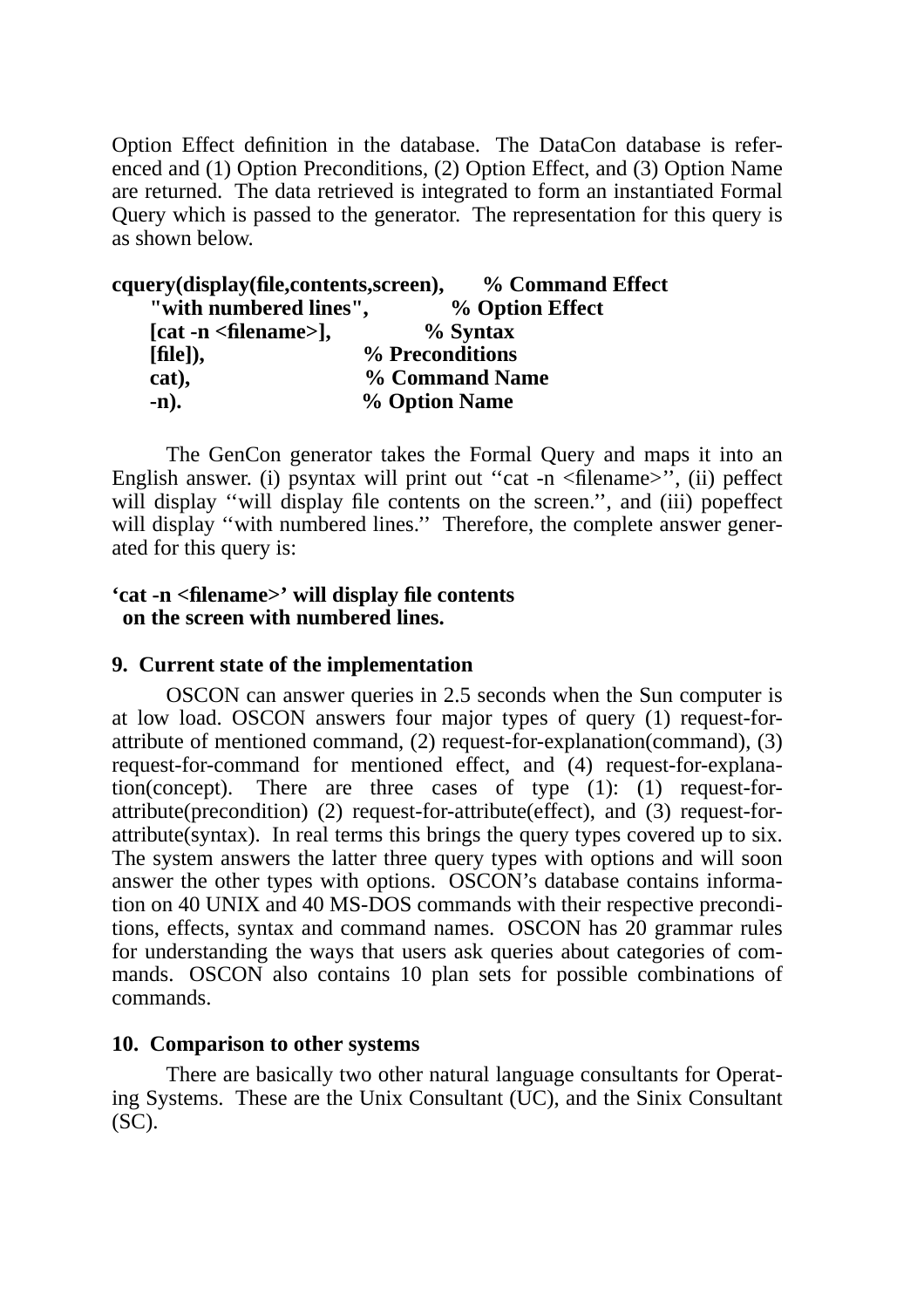The Unix Consultant (UC) (see Chin 1988, Wilensky et al. 1984, 1986, 1988) is a natural language consultation system for UNIX, and is in many ways similar in scope and intent to OSCON. However, there are some key differences: (1) While OSCON is a specialised system with the sole goal of providing detailed expert help, UC has the broader goal of studying knowledge representation and planning (as well as natural language understanding) at a basic level. As such, UC takes a fundamentally different approach to knowledge representation, in that employs a much more general knowledge representation and planning mechanism, with a somewhat cognitive flavor. UC contains only one knowledge base of Operating System concepts which must serve both the understanding and the solving phases of query resolution, while OSCON incorporates specialised representations for each function. Hence, UC must sacrifice some of the specialisation built into OSCON.

(2) Not unexpectedly, an examination of the examples presented in Wilensky et al. (1986) suggests that UC will have to perform far more extensive procedures to solve a given query, and that it may not be able to answer some of the very detailed queries that OSCON will address; (3) UC is not intended to be a consultant which will help users migrating from one system to another. UC is a consultant for the UNIX Operating System. We do not claim that the UC system could not act as a consultant on other Operating Systems. We claim that the Berkeley team have not concerned themselves with putting information from more than one Operating System in their program; (4) It is a characteristic of computer Operating Systems that commands can be combined in various ways to execute complex processes. In Wilensky et al. (1986, p. 6-10) there are a number of examples of the queries which the UC system handles. These examples are intended to show the kinds and scope of requests answered by the system. None of the examples involve command compositions but operations of single commands. The UC system has no capability for answering complex natural language queries which involve command sequencing; UC and OSCON are not truly competitors, but rather systems with different emphases.

The Sinix Consultant (SC) (see Kemke 1986, 1987; Hecking et al., 1988) is a broad-based UNIX help system It is similar to OSCON in that it is designed from the start to be an Operating System consultant rather than a more general system into which a UNIX model is embedded. Although SC contains a rich knowledge base, which reflects the technical aspects of the domain as well as the users view of the system, the focus of SC, like UC, is to provide help on the use of individual commands, rather than the interconnection of several. Our knowledge representation of plans has more emphasis on answering complex queries. There is no mechanism whereby the SC system will understand complex command sequences. However, the authors do predict in Hecking et al. (1988) that future development of the SINIX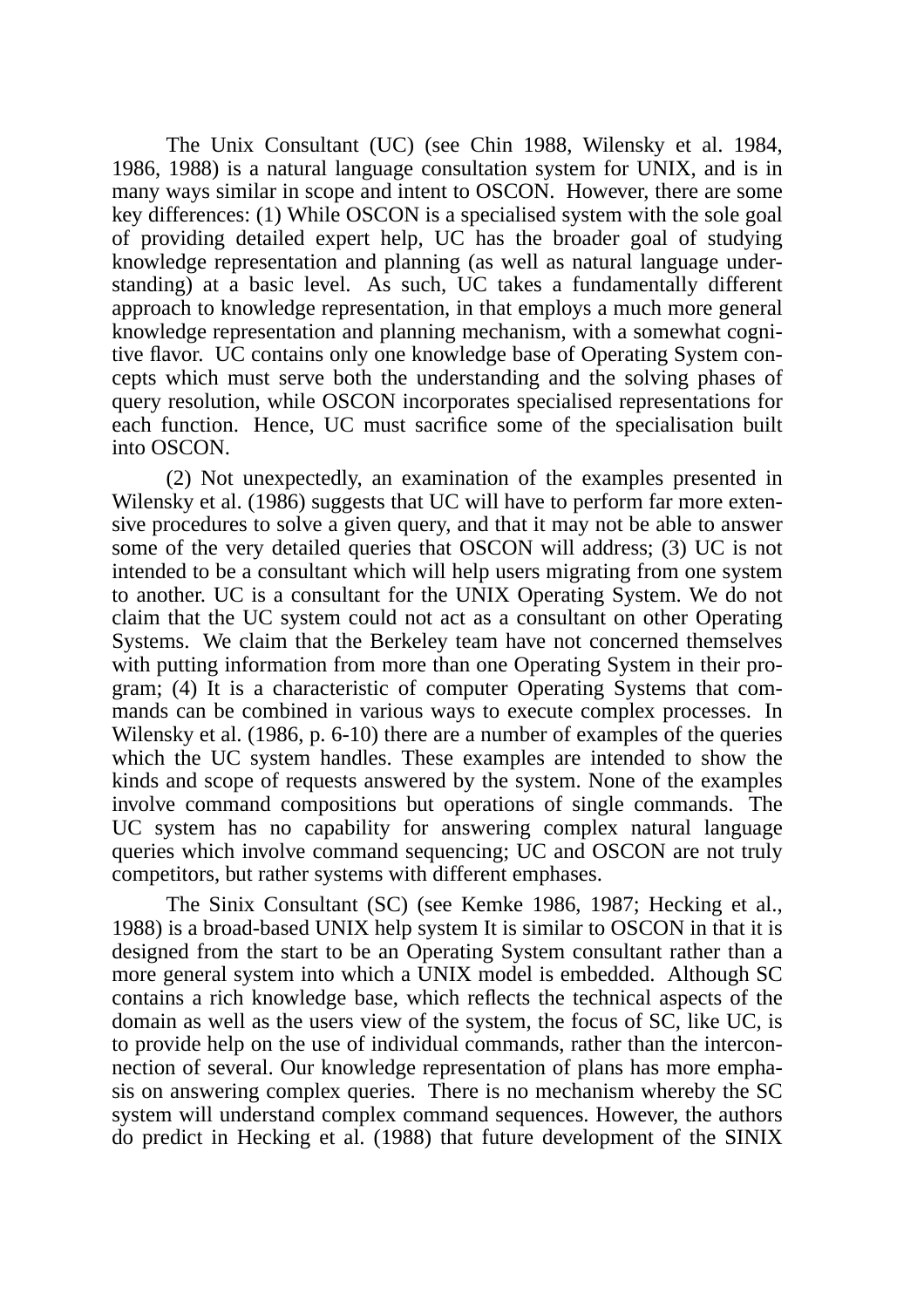Knowledge Base will include ''combinators'' for I/O-redirection and pipelining. The SC system has a dialogue modeling component, for (1) handling elliptical queries, and (2) anaphora.

There are several other consultation systems for Operating Systems, including CMS-HELP developed by Yun (1984), TVX by Billmers & Garifo (1985), Wizard (see Shrager & Finin 1982; Finin 1983), and USCSH by Matthews & Pharr (1987). However, all of these systems appear to be either far less ambitious in scope than OSCON, or else have a totally different emphasis. In particular, all appear to employ rather simple surface models of UNIX.

#### **11. Conclusion and further work**

It is concluded that it is possible to build a computer program which will answer natural language user queries about Operating Systems. We have shown how this is done by the OSCON system. The OSCON program answers English queries in English. Each query is answered within seconds.

The development of any program like OSCON is enhanced if the program is built in a modular form where each module has a distinct function. This has been done for OSCON which is divided up into six distinct modules. This methodology allows for easy update of the program and also will allow the possibility of mapping the program over to a new domain.

In comparing OSCON to the other three systems available today OSCON turns out to have a different emphasis. The OSCON system is more concerned with the detail of Operating Systems and natural language processing rather than an experiment on cognitive modeling. Also, OSCON is the only system which answers queries involving command combinations.

There are three areas of further work proposed for OSCON which are all part of a dialogue interface to be added to the system. These are: (1) context storage mechanisms, (2) reference determination algorithms, and (3) user modeling capabilities (see Chin, 1988). Dialogue management is important and it will permit the user to ask queries without having to spell out queries in elaborate English. Initial thoughts on this research are reported in Ball et al. (1989).

#### **12. Acknowledgements**

We would like to thank Yorick Wilks for guidance on the natural language aspects of OSCON and Louise Guthrie for programming parts of the system. Also, Catherine Marshall, Hans Brunner, Andy Parng and Scott Wolff of the Intelligent Customer Assistance Project at U S *WEST* Advanced Technologies are thanked for consultations on this research.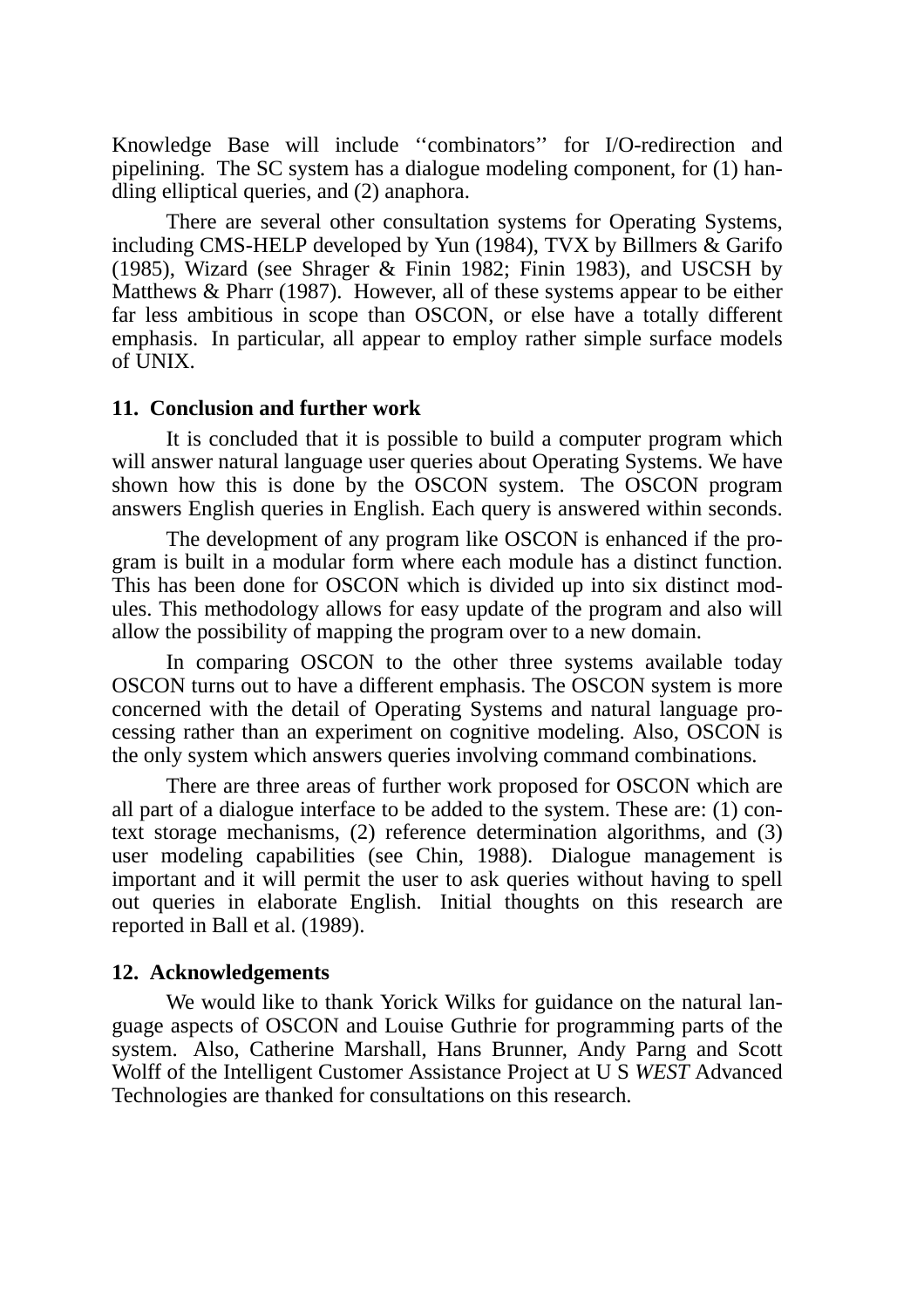### **13. References**

- Ball, Jerry, John A. Barnden, Sylvia Candelaria de Ram, David Farwell, Louise Guthrie, Cheng-Ming Guo, Stephen Helmreich, Paul Mc Kevitt, and Liu Min (1989) *The need for belief modelling in natural language processing*. In Proc. of the International Conference on Cross-Cultural Communication (ICC-CC-89), Trinity University, San Antonio, Texas, March.
- Billmers, Meyer A. & Michael G. Carifio (1985) *Building knowledge-based operating system consultants*. Proceedings of the Second Conference on Artificial Intelligence Applications, pp. 449-454, Miami Beach, December.
- Chin, David (1988) ''Exploiting user expertise in answer expression'' In Proceedings of the Seventh National American Conference on Artificial Intelligence (AAAI-88), St. Paul, Minnesota, Vol. 2, 756-760, August.
- Guthrie, Louise, Paul Mc Kevitt & Yorick Wilks (1989) *OSCON: An operating system consultant*. In Proc. of the Fourth Annual Rocky Mountain Conference on Artificial Intelligence (RMCAI-89), Subtitled ''Augmenting Human Intellect By Computer'', 103-113, Registry Hotel, Denver, Colorado, June.
- Hecking, M. C. Kemke, E. Nessen, D. Dengler, M. Gutmann & G. Hector (1988) ''The SINIX consultant —a progress report'' Memo Nr. 28, Universitat des Saarlandes, FB 10 Informatik IV, Im Stanwald 15, D — 6600 Saarbrucken 11, Fed. Rep. of Germany, August.
- Kemke, Christel (1986) *The SINIX Consultant Requirements, Design, and Implementation of an intelligent Help System for a UNIX Derivative*. Universitat des Saarlandes, KI-Labor (SC-Project), Bericht Nr. 11, October.
- Kemke, Christel (1987) *Representation of domain knowledge in an intelligent help system*. In Human-Computer Interaction — INTERACT '87, H.J. Bullinger and B. Shakel (Eds.), pp. 215-220. Amsterdam: Elsevier Science Publications B.V. (North-Holland).
- Matthews, Manton & Walter Pharr (1987) *Knowledge acquisition for active assistance.* Preprints of the First International Workshop on Knowledge representation in the UNIX help domain, University of California, Berkeley, California, December.
- Mc Kevitt, Paul (1986) *Formalization in an English interface to a UNIX database*. Memoranda in Computer and Cognitive Science, MCCS-86-73, Computing Research Laboratory, Dept. 3CRL, Box 30001, New Mexico State University, Las Cruces, NM 88003-0001.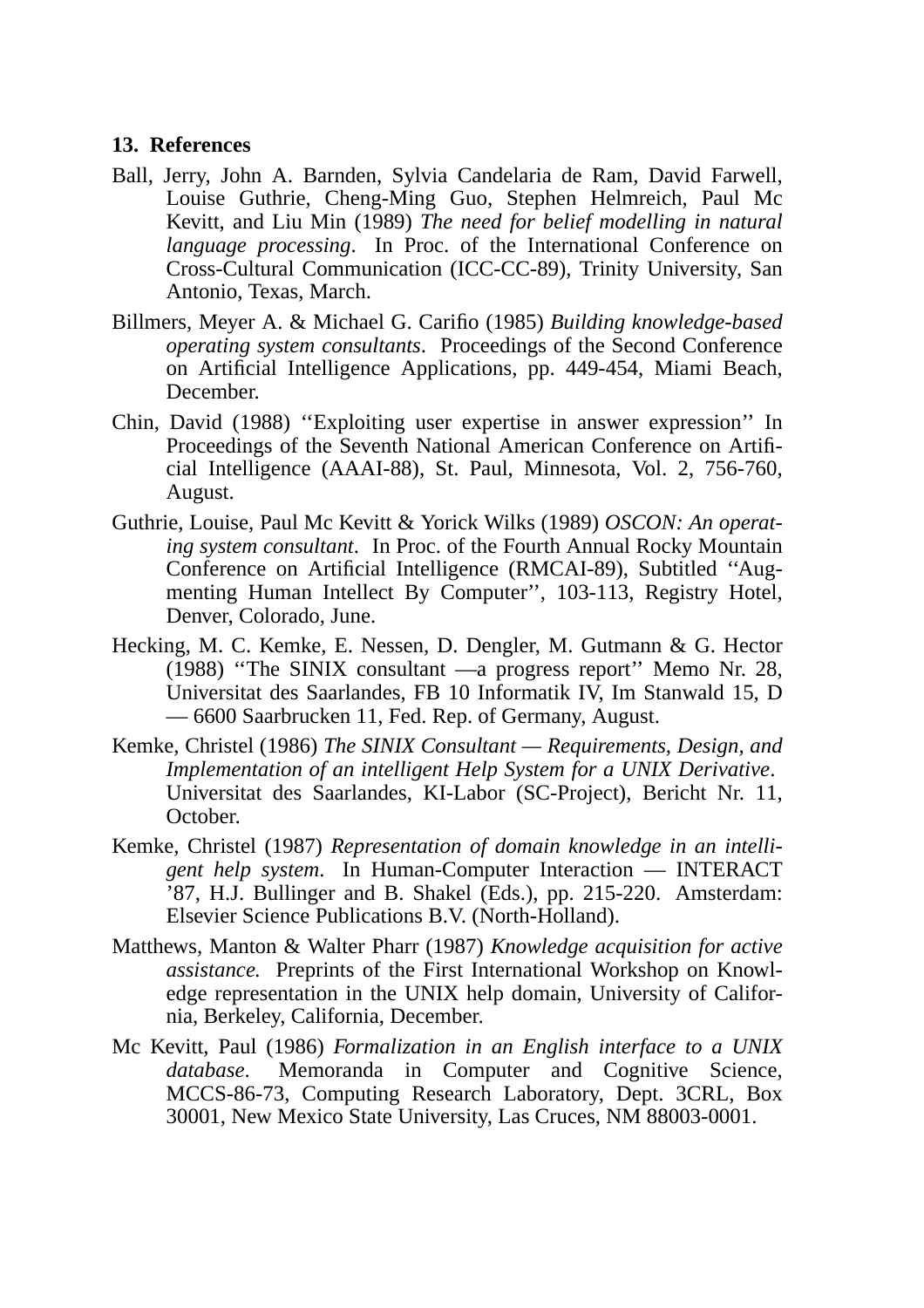- Mc Kevitt, Paul (1988) *Rules of inference in an operating system consultant*. In Proc. of the First Irish National Conference on Artificial Intelligence and Cognitive Science (AI/CS-88), Vol. 1, University Industry Center, University College Dublin, Dublin, Eire (Republic of Ireland), European Community (EC), September.
- Mc Kevitt, Paul & Yorick Wilks (1987) *Transfer Semantics in an Operating System Consultant: the formalization of actions involving object transfer.*. In Proceedings of the Tenth International Joint Conference on Artificial Intelligence (IJCAI-87), Vol. 1, 569-575, Milan, Italy, August.
- Shrager, Jeff&Tim Finin (1982) *An expert system that volunteers advice*. Proceedings National Conference on Artificial Intelligence (AAAI-82), pp. 339-340.
- Wilensky, Robert; Arens, Yigal & Chin, David (1984) *Talking to UNIX in English: An overview of UC*. Communications of the ACM, Vol. 27, No. 6, June, 574-593.
- Wilensky, Robert; Mayfield, Jim; Albert, Anthony; Chin, David; Cox, Charles; Luria, Marc; Martin, James and Wu, Dekai (1986) *UC — a progress report*. Report No. UCB/CSD 87/303, Computer Science Division (EECS), University of California, Berkeley, California 94720, July.
- Wilensky, Robert; David N. Chin, Marc Luria, James Martin, James Mayfield and Dekai Wu (1988) *The Berkeley UNIX Consultant project*. Computational Linguistics, Vol. 14, No. 4, 35-84, December.
- Yun, David Y & David Loeb (1984) *The CMS-HELP expert system*. Proceedings International Conference on Data Engineering, IEEE Computer Society, 459-466, Los Angeles.

## **14. Appendix A**

This appendix contains a list of some of the queries which OSCON[1.2] currently answers. The maximum time taken to answer any query is 2.5 seconds. The query sets have been divided into four major types (1) request-for-attribute of mentioned command, (2) request-for-explanation(command), (3) request-for-command for mentioned effect, and (4) request-for-explanation(concept).

| ?- oscon. OSCON Program 1.0 (Sun-3, Sun Unix 4.2) Copyright (C) 1988, Computing Research Laboratory.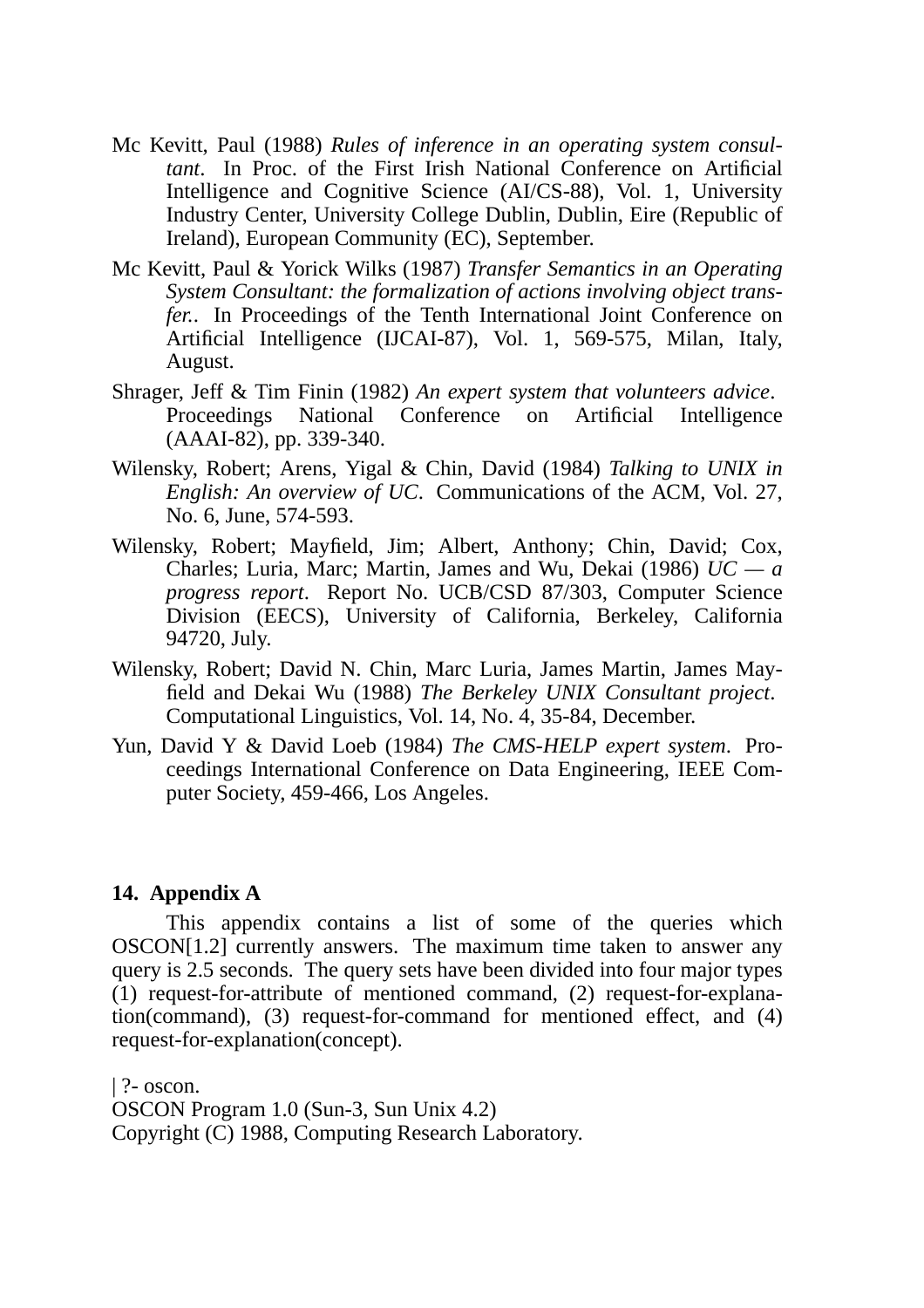All rights reserved. Dept. 3CRL, Box 30001, NMSU, Las Cruces, NM (505) 646-5466 USWEST Advances Technology Please input your question ending with with a '?' Write 'quit.' when you are finished

;;;;;;;;;;;;;;;;;;;;;;;;;;;;;;; request-for-attribute(effect)

--> what does ls do? 'ls <directoryname>' will display directory contents on the screen.

--> what happens with rm? 'rm <filename>' will remove a file from your current directory.

--> what is the effect of date? 'date' will display a date on the screen.

--> what does more -c do? 'more -c' will display each page after clearing the screen.

;;;;;;;;;;;;;;;;;;;;;;;;;;;;;;; request-for-attribute(syntax)

--> what is the syntax of rm? It has the syntax 'rm <filename>'.

--> How do i use cp? It has the syntax 'cp  $\langle$  file1> $\langle$  file2>'.

--> how does he use more? It has the syntax 'more <filename>'.

;;;;;;;;;;;;;;;;;;;;;;;;;;;;;;; request-for-explanation(command)

 $\rightarrow$  what is ls? 'ls' is a command. It has the syntax 'ls <directoryname>'. 'ls <directoryname>' will display directory contents on the screen.

--> what is more? 'more' is a command. It has the syntax 'more <filename>'. 'more <filename>' will display file contents on the screen. 'more' only takes the argument 'file'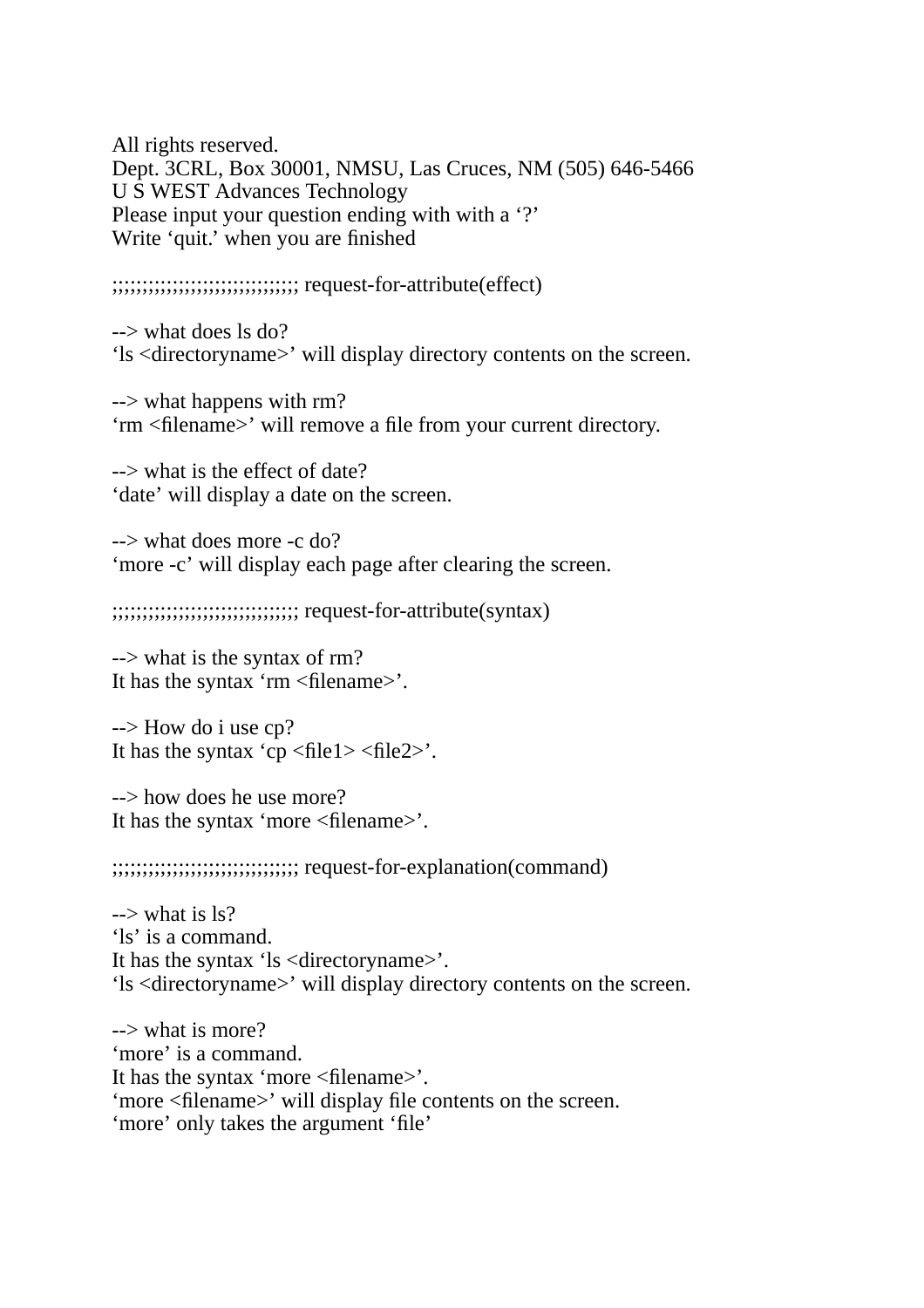;;;;;;;;;;;;;;;;;;;;;;;;;;;;;;; request-for-command for mentioned effect

--> how do i see my file? 'more <filename>' will display file contents on the screen.

--> how do i see my file on the screen? 'more <filename>' will display file contents on the screen.

--> how do i see my file on the printer? 'lpr <filename>' will display file contents on the printer.

--> how do i see all my files? 'more <filename>' will display file contents on the screen.

'ls <directoryname>' will display directory contents on the screen.

 $\rightarrow$  how do i see this file? 'more <filename>' will display file contents on the screen.

--> how do i see that file? 'more <filename>' will display file contents on the screen.

--> how do i see his files? 'more <filename>' will display file contents on the screen. 'ls <directoryname>' will display directory contents on the screen.

--> how do i read my files? 'more <filename>' will display file contents on the screen. 'ls <directoryname>' will display directory contents on the screen.

--> how do i list my files and print my files? 'more <filename>' will display file contents on the screen. 'lpr <filename>' will display file contents on the printer. To display file contents on the printer use 'more <filename> | lpr'

;;;;;;;;;;;;;;;;;;;;;;;;;;;;;;; request-for-explanation(concept)

--> what are aliases? alias is the ability to establish shorthand names for frequently used but long-winded commands.

 $\rightarrow$  quit.